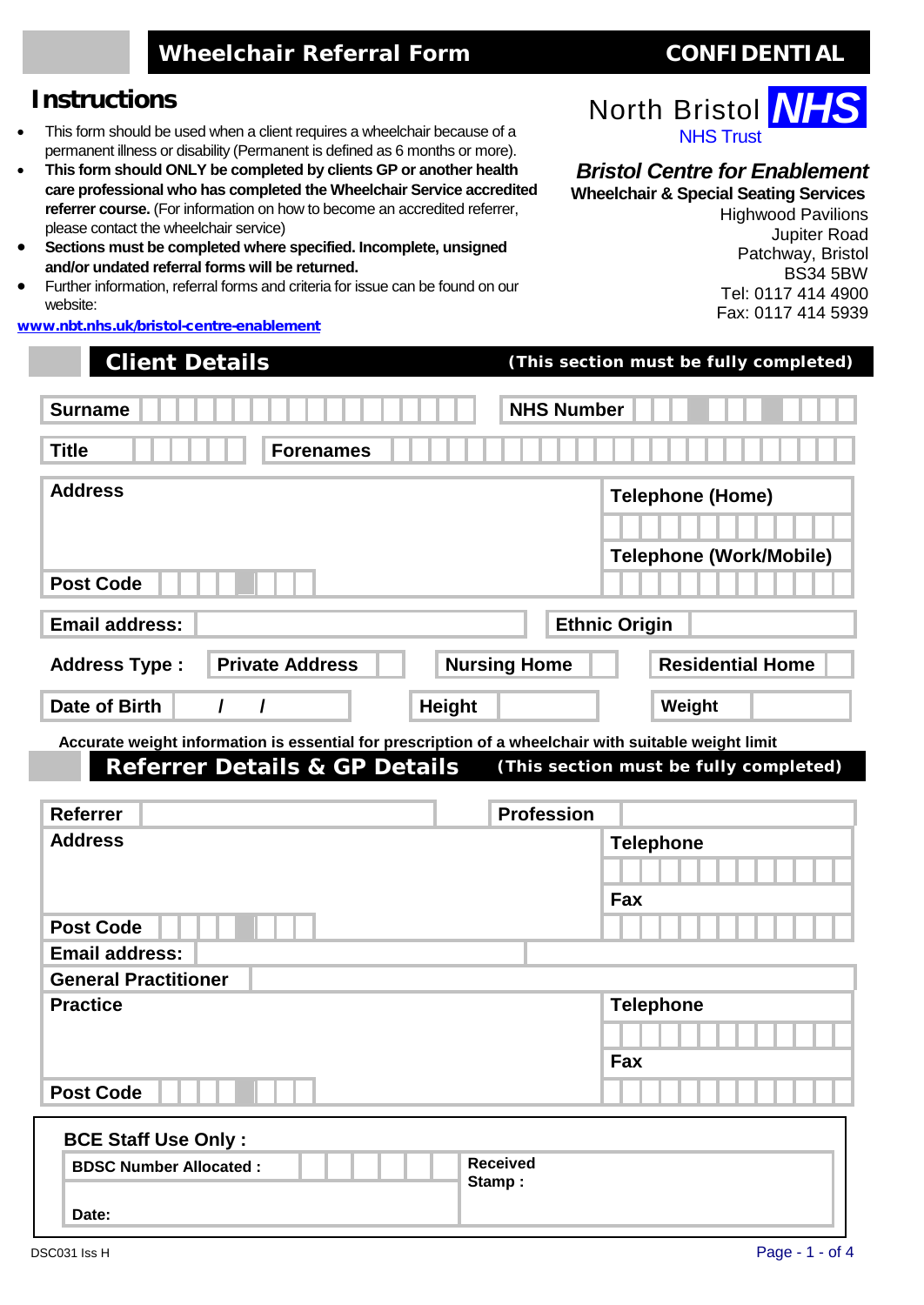**Medical History (Diagnosis and Fitness to Self Propel must be completed)**

| <b>Diagnosis</b> (Please Print Clearly)                                                          |                     |                   |                      |                                           |  |
|--------------------------------------------------------------------------------------------------|---------------------|-------------------|----------------------|-------------------------------------------|--|
| Is client medically fit to<br>self propel a wheelchair?                                          | <b>YES</b>          | <b>NO</b>         |                      | <b>Short Supervised Distances Only</b>    |  |
| <b>Infection Risk:</b>                                                                           | <b>YES</b>          | <b>NO</b>         |                      | If YES, Please Specify above in diagnosis |  |
| <b>In-Patient:</b>                                                                               | <b>YES</b>          | <b>NO</b>         |                      | If YES, Please give details below         |  |
| Is a Wheelchair required for Discharge? (If yes, include discharge date and destination.)        |                     |                   |                      |                                           |  |
| <b>Functional Ability:</b>                                                                       |                     |                   |                      |                                           |  |
| <b>Right Upper Limb</b><br><b>Left Upper Limb</b>                                                |                     |                   |                      |                                           |  |
| <b>Left Lower Limb</b><br><b>Right Lower Limb</b>                                                |                     |                   |                      |                                           |  |
| <b>Vision</b>                                                                                    |                     |                   |                      |                                           |  |
| <b>Indoors Only</b><br><b>Short Distances Outdoors</b><br><b>Walking Ability:</b><br><b>None</b> |                     |                   |                      |                                           |  |
| <b>Walking Aids / Prothesis / Orthosis in use:</b>                                               |                     |                   |                      |                                           |  |
| Postural Information: (Pelvic Orientation / Spinal Deformity etc)                                |                     |                   |                      |                                           |  |
| <b>Sitting Balance / Ability</b>                                                                 |                     |                   |                      |                                           |  |
| Pain                                                                                             |                     |                   |                      |                                           |  |
| <b>Tone/Spasm/Tremor</b>                                                                         |                     |                   |                      |                                           |  |
| <b>Weight Trend:</b>                                                                             | <b>Stable</b>       | <b>Increasing</b> |                      | <b>Decreasing</b>                         |  |
| <b>Wheelchair Use</b>                                                                            |                     |                   |                      | (This section must be fully completed)    |  |
| Term of Use:                                                                                     | Less than 6 months  |                   | More than 6 months   |                                           |  |
| Days use per week :                                                                              | $\mathbf{2}$<br>1   | $\mathbf{3}$      | 5<br>4               | 6<br>7                                    |  |
| Period sat in wheelchair<br>(on average):                                                        | Less than 2 hours   |                   | 2 to 8 hours         | More than 8 hours                         |  |
| Type of Use:                                                                                     | <b>Indoors Only</b> |                   | <b>Outdoors Only</b> | <b>Indoors and outdoors</b>               |  |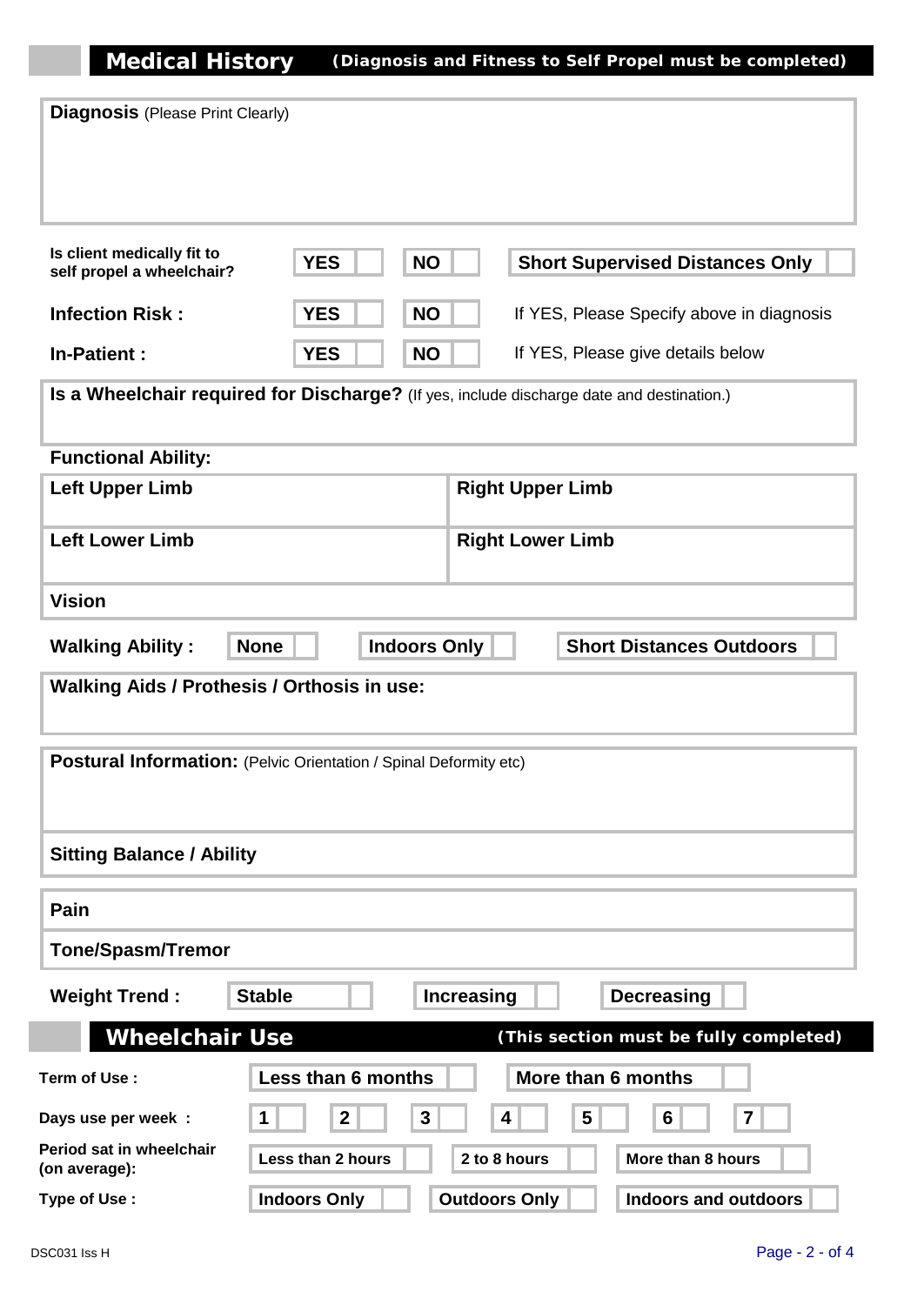| Carer Details | This section must be completed for transit (attendant pushed) wheelchairs |
|---------------|---------------------------------------------------------------------------|
|---------------|---------------------------------------------------------------------------|

| <b>Named Carer</b> | Relationship |                                      |
|--------------------|--------------|--------------------------------------|
| <b>Address</b>     |              | <b>Telephone</b><br><b>Post Code</b> |

Relevant Carer needs:

### **Social and Environment**

**Please give details of any factors that need to be considered:**

**Size constraints (e.g. narrow doors)**

**Other Healthcare Professionals involved** (Consultant, PT, OT, Prosthetist, Orthotist, District Nurse, Health visitor, etc) Please give names and contact numbers :

**Other organisations involved** (Day centre, school, workplace, nursery etc.)

**Will client be travelling on transport while seated in wheelchair / buggy? XES NO** 

**Physical Measurements In Sitting (This section must be fully completed)**



## **Other Details**

Please continue on separate sheet if needed